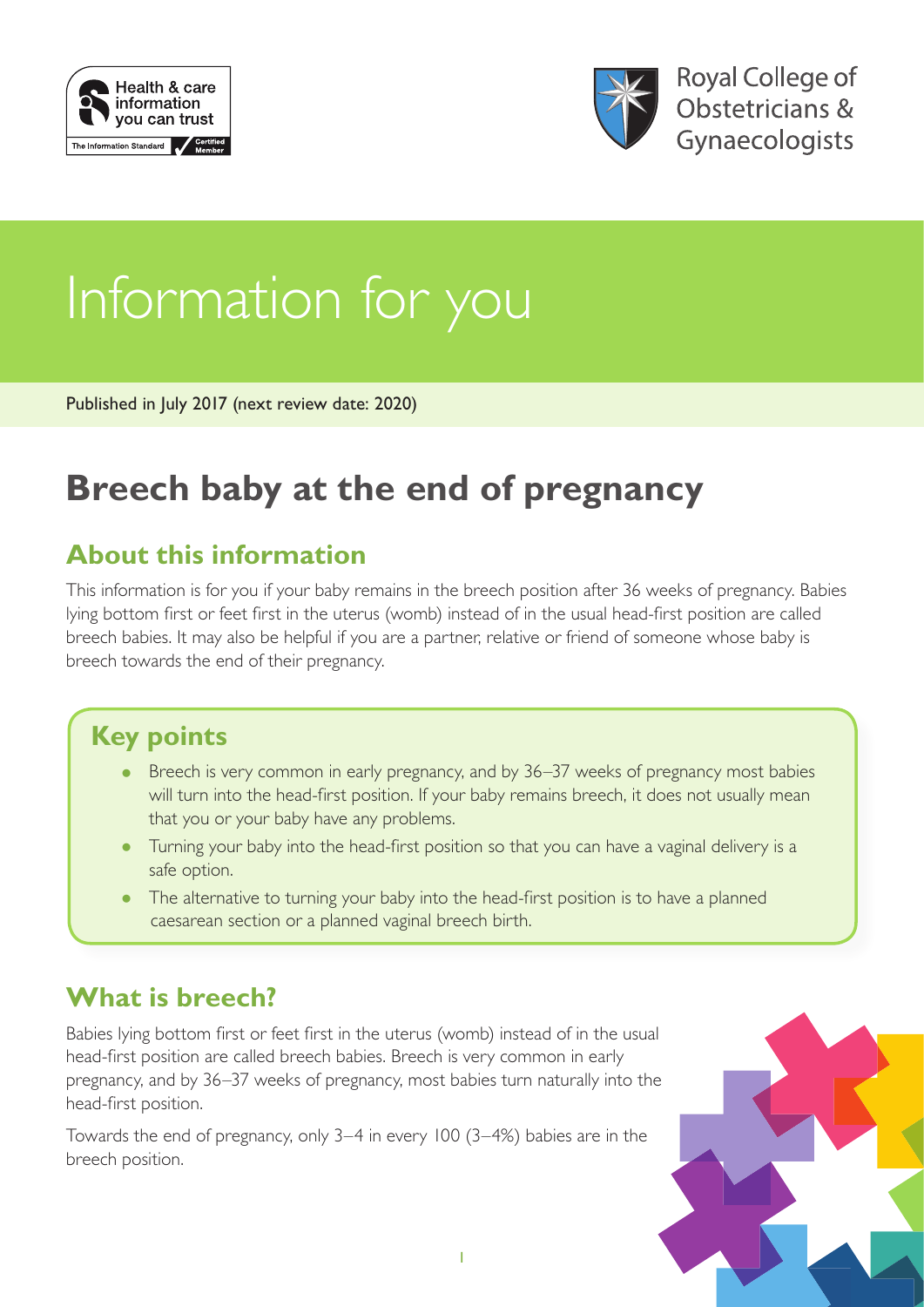A breech baby may be lying in one of the following positions:



**Extended or frank breech** – the baby is bottom first, with the thighs against its chest and feet up by its ears. Most breech babies are in this position.

**Flexed breech** – the baby is bottom first with its feet right next to its bottom. The thighs are against its chest and the knees are bent.



**Footling breech** – when one or both of the baby's feet are below its  $\|\cdot\|$ bottom.

## **Why is my baby breech?**<br> **Why is my baby breech?**

It may just be a matter of chance that your baby has not turned into the head-first position. However, there are certain factors that make it more difficult for your baby to turn during pregnancy and therefore more likely to stay in the breech position. These include:

- if this is your first pregnancy
- if your placenta is in a low-lying position (also known as placenta praevia); see the RCOG patient information *A low-lying placenta (placenta praevia) after 20 weeks*, which is available at: [www.rcog.](https://www.rcog.org.uk/en/patients/patient-leaflets/a-low-lying-placenta-after-20-weeks-placenta-praevia/) [org.uk/en/patients/patient-leaflets/a-low-lying-placenta-after-20-weeks-placenta-praevia/](https://www.rcog.org.uk/en/patients/patient-leaflets/a-low-lying-placenta-after-20-weeks-placenta-praevia/)
- if you have too much or too little fluid (amniotic fluid) around your baby
- $\bullet$  it you are having more • if you are having more than one baby.

Very rarely, breech may be a sign of a problem with the baby. If this is the case, such problems may be picked up during the scen you are offered at around 20 weeks of pregnancy. prefice up during the setting picked up during the scan you are offered at around 20 weeks of pregnancy.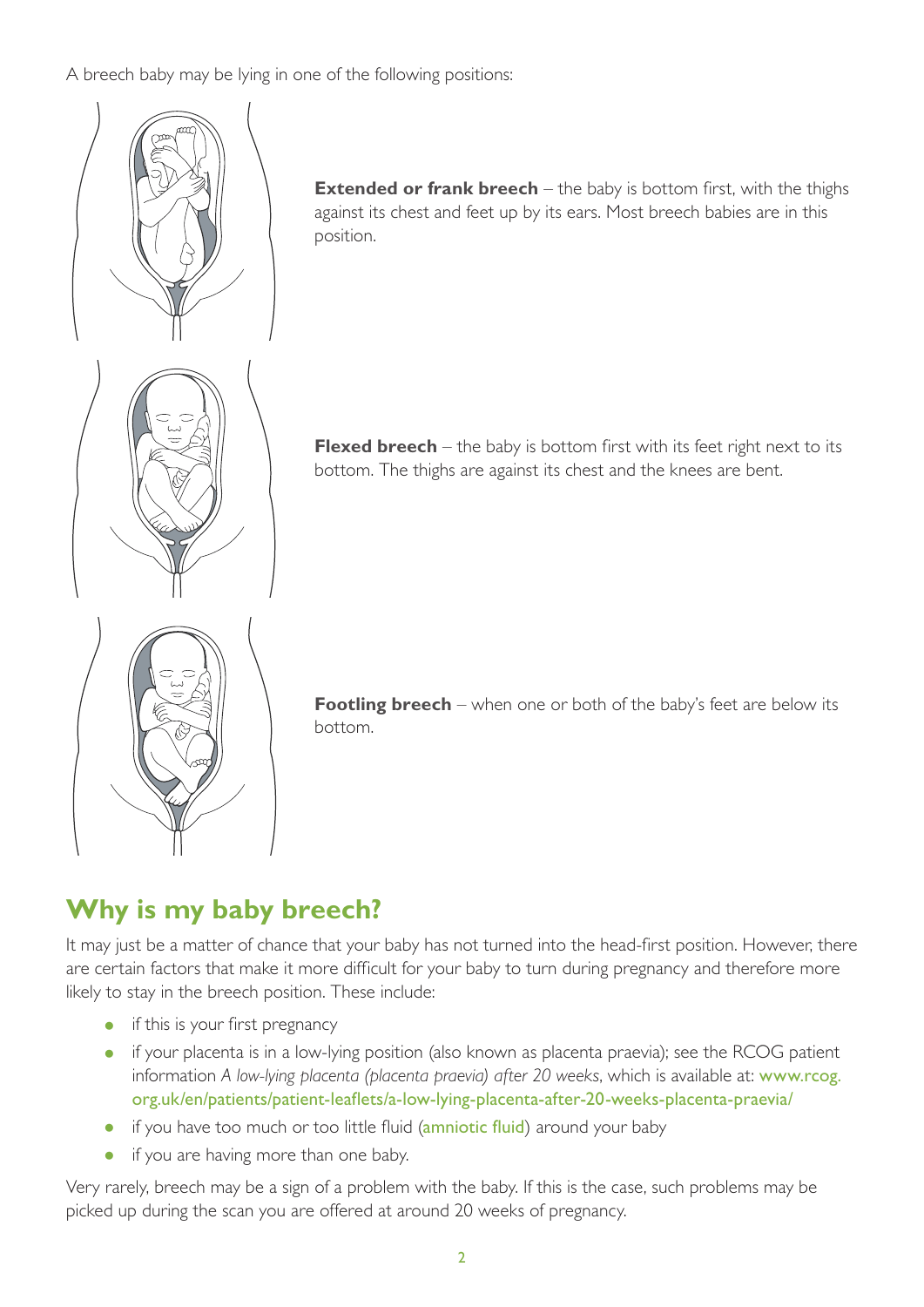## **What if my baby is breech towards the end of my pregnancy?**

If your baby is breech at 36 weeks of pregnancy, your healthcare professional will discuss the following options with you:

- trying to turn your baby in the uterus into the head-first position by external cephalic version (ECV)
- planned caesarean section
- planned vaginal breech birth.

## **External cephalic version (ECV) – turning a breech baby in the uterus**

#### **What does ECV involve?**

ECV involves applying gentle but firm pressure on your abdomen to help your baby turn in the uterus to lie head-first.

Relaxing the muscle of your uterus with medication has been shown to improve the chances of turning your baby. This medication is given by injection before the ECV and is safe for both you and your baby. It may make you feel flushed and you may become aware of your heart beating faster than usual but this will only be for a short time.

Before the ECV you will have an ultrasound scan to confirm your baby is breech, and your pulse and blood pressure will be checked. After the ECV, the ultrasound scan will be repeated to see whether your baby has turned. Your baby's heart rate will also be monitored before and after the procedure. You will be advised to contact the hospital if you have any bleeding, abdominal pain, contractions or reduced fetal movements after ECV.

ECV is usually performed after 36 or 37 weeks of pregnancy. However, it can be performed right up until the early stages of labour. You do not need to make any preparations for your ECV.

ECV can be uncomfortable and occasionally painful but your healthcare professional will stop if you are experiencing pain and the procedure will only last for a few minutes. If your healthcare professional is unsuccessful at their first attempt in turning your baby then, with your consent, they may try again on another day.

If your blood type is rhesus D negative, you will be advised to have an anti-D injection after the ECV and to have a blood test. See the NICE patient information *Routine antenatal anti-D prophylaxis for women who are rhesus D negative*, which is available at: [www.nice.org.uk/guidance/ta156/informationforpublic](https://www.nice.org.uk/guidance/ta156/informationforpublic).

#### **Why turn my baby head-first?**

If your ECV is successful and your baby is turned into the head-first position you are more likely to have a vaginal birth. Successful ECV lowers your chances of requiring a caesarean section and its associated risks.

#### **Is ECV safe for me and my baby?**

ECV is generally safe with a very low complication rate. Overall, there does not appear to be an increased risk to your baby from having ECV. After ECV has been performed, you will normally be able to go home on the same day.

When you do go into labour, your chances of needing an emergency caesarean section, forceps or vacuum (suction cup) birth is slightly higher than if your baby had always been in a head-down position.

Immediately after ECV, there is a 1 in 200 chance of you needing an emergency caesarean section because of bleeding from the placenta and/or changes in your baby's heartbeat.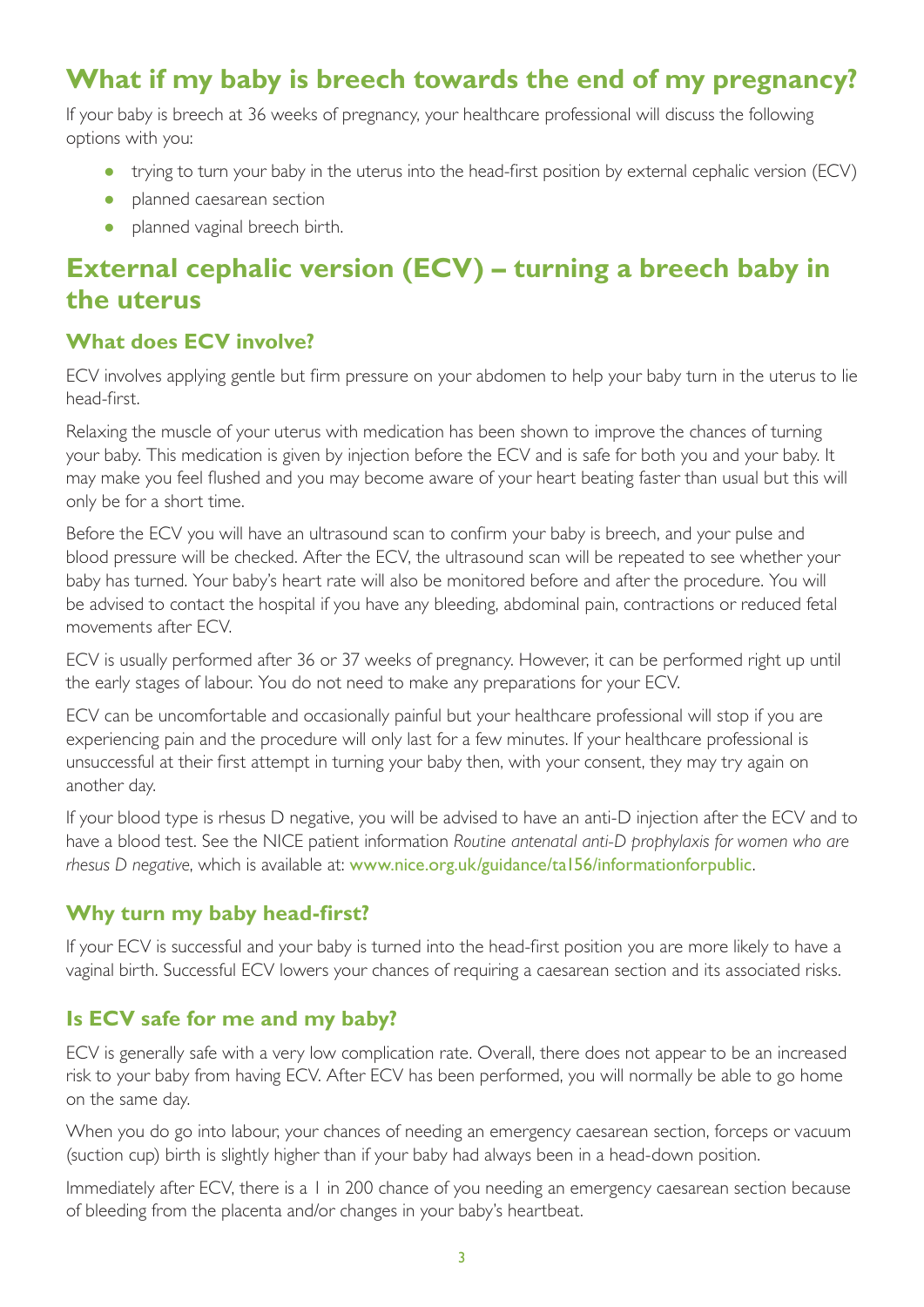ECV should be carried out by a doctor or a midwife trained in ECV. It should be carried out in a hospital where you can have an emergency caesarean section if needed.

ECV can be carried out on most women, even if they have had one caesarean section before.

#### **ECV should not be carried out if:**

- you need a caesarean section for other reasons, such as placenta praevia; see the RCOG patient information *A low-lying placenta (placenta praevia) after 20 weeks*, which is available at: [www.rcog.](https://www.rcog.org.uk/en/patients/patient-leaflets/a-low-lying-placenta-after-20-weeks-placenta-praevia/) [org.uk/en/patients/patient-leaflets/a-low-lying-placenta-after-20-weeks-placenta-praevia/](https://www.rcog.org.uk/en/patients/patient-leaflets/a-low-lying-placenta-after-20-weeks-placenta-praevia/)
- you have had recent vaginal bleeding
- your baby's heart rate tracing (also known as CTG) is abnormal
- your waters have broken
- you are pregnant with more than one baby; see the RCOG patient information *Multiple pregnancy: having more than one baby*, which is available at: [www.rcog.org.uk/en/patients/patient-leaflets/](https://www.rcog.org.uk/en/patients/patient-leaflets/multiple-pregnancy-having-more-than-one-baby/) [multiple-pregnancy-having-more-than-one-baby/](https://www.rcog.org.uk/en/patients/patient-leaflets/multiple-pregnancy-having-more-than-one-baby/).

#### **Is ECV always successful?**

ECV is successful for about 50% of women. It is more likely to work if you have had a vaginal birth before. Your healthcare team should give you information about the chances of your baby turning based on their assessment of your pregnancy.

If your baby does not turn then your healthcare professional will discuss your options for birth (see below). It is possible to have another attempt at ECV on a different day.

If ECV is successful, there is still a small chance that your baby will turn back to the breech position. However, this happens to less than 5 in 100 (5%) women who have had a successful ECV.

#### **Is there anything else I can do to help my baby turn?**

There is no scientific evidence that lying down or sitting in a particular position can help your baby to turn. There is some evidence that the use of moxibustion (burning a Chinese herb called mugwort) at 33–35 weeks of pregnancy may help your baby to turn into the head-first position, possibly by encouraging your baby's movements. This should be performed under the direction of a registered healthcare practitioner.

## **What are my options for birth if my baby remains breech?**

Depending on your situation, your choices are:

- planned caesarean section
- planned vaginal breech birth.

There are benefits and risks associated with both caesarean section and vaginal breech birth, and these should be discussed with you so that you can choose what is best for you and your baby.

#### **Caesarean section**

If your baby remains breech towards the end of pregnancy, you should be given the option of a caesarean section. Research has shown that planned caesarean section is safer for your baby than a vaginal breech birth. Caesarean section carries slightly more risk for you than a vaginal birth.

Caesarean section can increase your chances of problems in future pregnancies. These may include placental problems, difficulty with repeat caesarean section surgery and a small increase in stillbirth in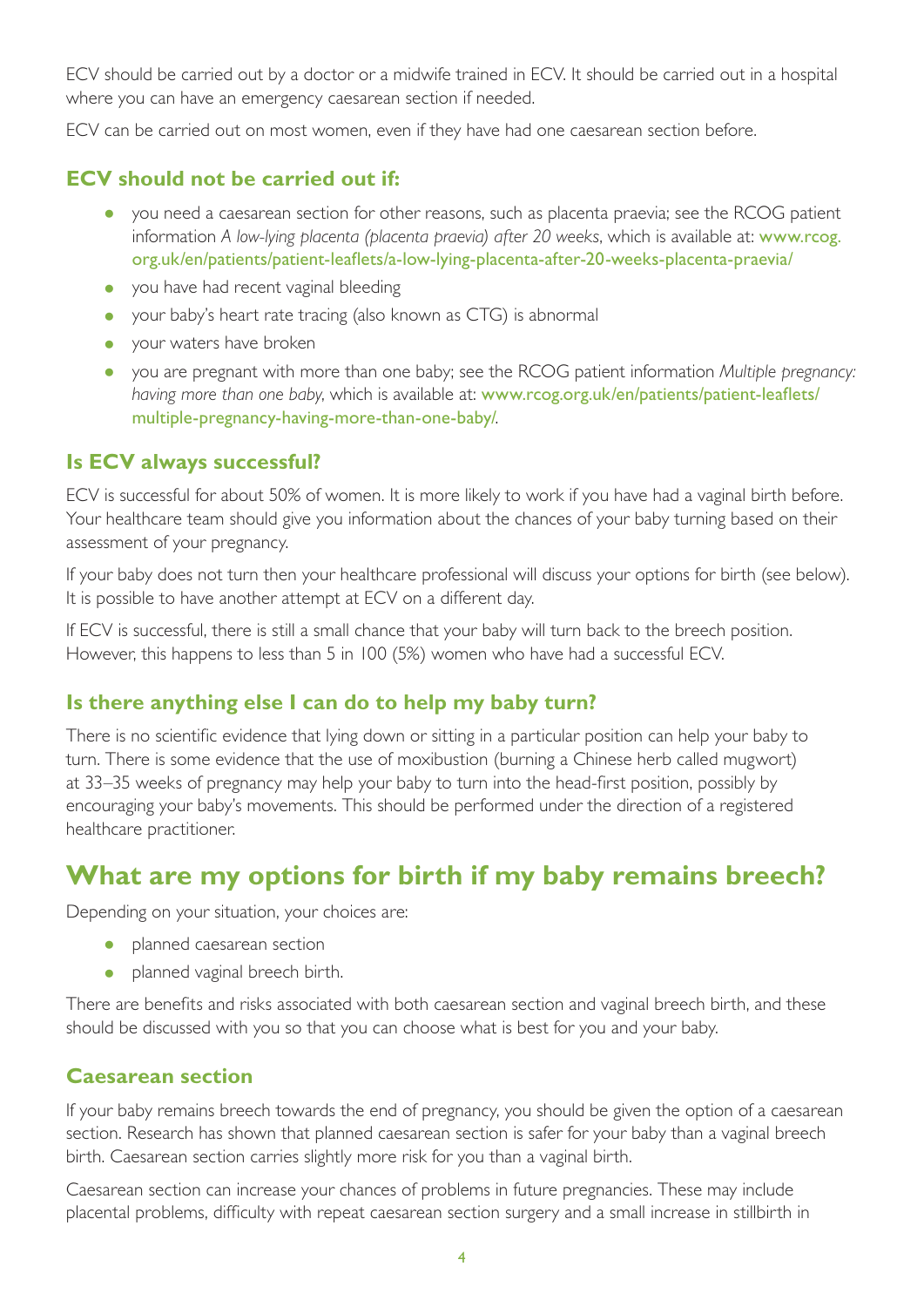subsequent pregnancies. See the RCOG patient information *Choosing to have a caesarean section*, which is available at: [www.rcog.org.uk/en/patients/patient-leaflets/choosing-to-have-a-caesarean-section/](https://www.rcog.org.uk/en/patients/patient-leaflets/choosing-to-have-a-caesarean-section/).

If you choose to have a caesarean section but then go into labour before your planned operation, your healthcare professional will examine you to assess whether it is safe to go ahead. If the baby is close to being born, it may be safer for you to have a vaginal breech birth.

#### **Vaginal breech birth**

After discussion with your healthcare professional about you and your baby's suitability for a breech delivery, you may choose to have a vaginal breech birth. If you choose this option, you will need to be cared for by a team trained in helping women to have breech babies vaginally. You should plan a hospital birth where you can have an emergency caesarean section if needed, as 4 in 10 (40%) women planning a vaginal breech birth do need a caesarean section. Induction of labour is not usually recommended.

While a successful vaginal birth carries the least risks for you, it carries a small increased risk of your baby dying around the time of delivery. A vaginal breech birth may also cause serious short-term complications for your baby. However, these complications do not seem to have any long-term effects on your baby. Your individual risks should be discussed with you by your healthcare team.

Before choosing a vaginal breech birth, it is advised that you and your baby are assessed by your healthcare professional. They may advise against a vaginal birth if:

- your baby is a footling breech (one or both of the baby's feet are below its bottom)
- your baby is larger or smaller than average (your healthcare team will discuss this with you)
- your baby is in a certain position, for example, if its neck is very tilted back (hyper extended)
- you have a low-lying placenta (placenta praevia); see the RCOG patient information *A low-lying placenta (placenta praevia) after 20 weeks*, which is available at: [www.rcog.org.uk/en/patients/](https://www.rcog.org.uk/en/patients/patient-leaflets/a-low-lying-placenta-after-20-weeks-placenta-praevia/) [patient-leaflets/a-low-lying-placenta-after-20-weeks-placenta-praevia/](https://www.rcog.org.uk/en/patients/patient-leaflets/a-low-lying-placenta-after-20-weeks-placenta-praevia/)
- you have pre-eclampsia or any other pregnancy problems; see the RCOG patient information *Preeclampsia*, which is available at: [www.rcog.org.uk/en/patients/patient-leaflets/pre-eclampsia/](https://www.rcog.org.uk/en/patients/patient-leaflets/pre-eclampsia/).

## **What can I expect in labour with a breech baby?**

With a breech baby you have the same choices for pain relief as with a baby who is in the head-first position. If you choose to have an epidural, there is an increased chance of a caesarean section. However, whatever you choose, a calm atmosphere with continuous support should be provided.

If you have a vaginal breech birth, your baby's heart rate will usually be monitored continuously as this has been shown to improve your baby's chance of a good outcome.

In some circumstances, for example, if there are concerns about your baby's heart rate or if your labour is not progressing, you may need an emergency caesarean section during labour. A **paediatrician** (a doctor who specialises in the care of babies, children and teenagers) will attend the birth to check your baby is doing well.

## **What if I go into labour early?**

If you go into labour before 37 weeks of pregnancy, the balance of the benefits and risks of having a caesarean section or vaginal birth changes and will be discussed with you.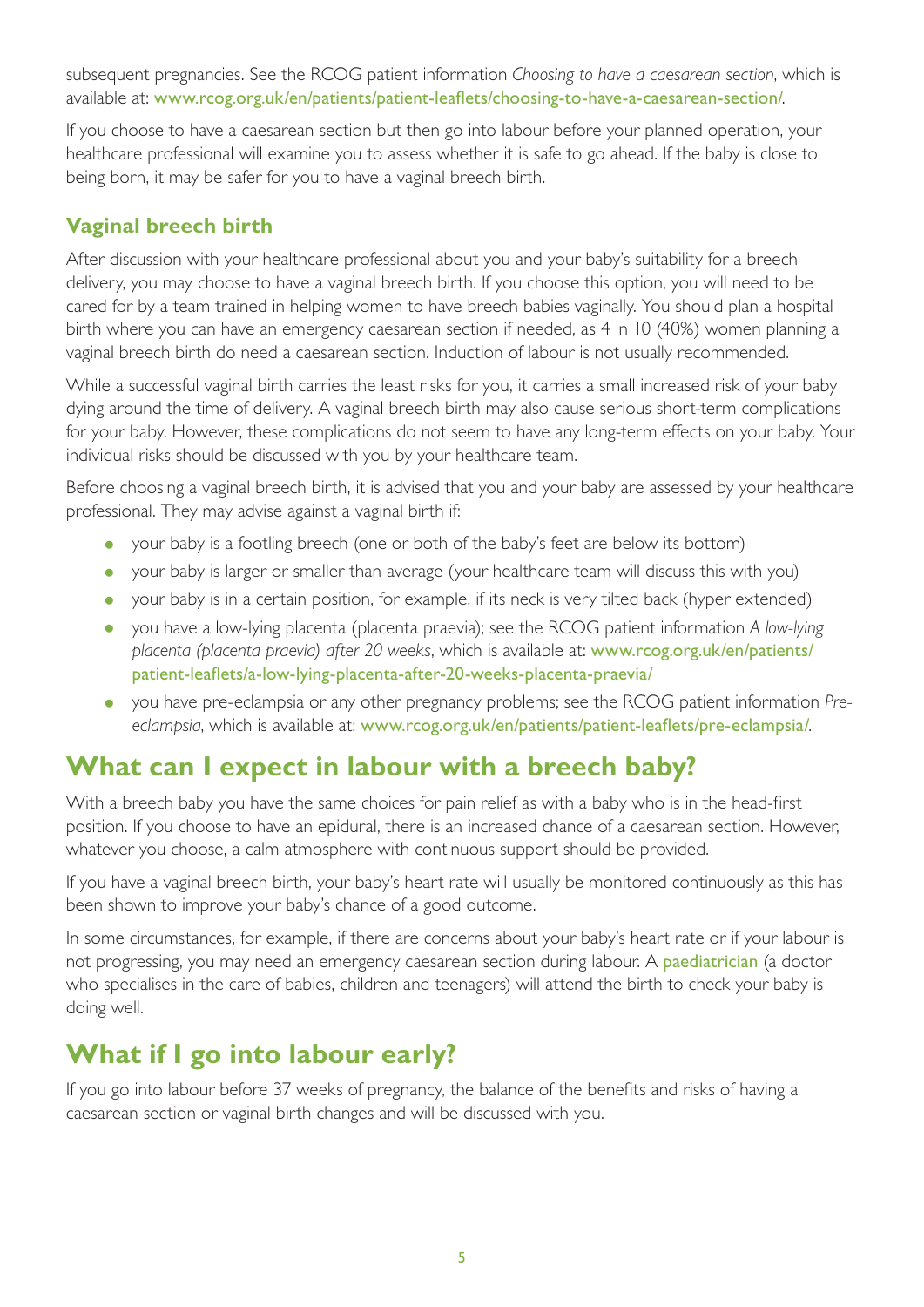## **What if I am having more than one baby and one of them is breech?**

If you are having twins and the first baby is breech, your healthcare professional will usually recommend a<br>planned caesarean section planned caesarean section.

.<br>If, however, the first baby is head-first, the position of the second baby is less important. This is because, after the birth of the first baby, the second baby has lots more room to move. It may turn naturally into a head-first position or a doctor may be able to help the baby to turn. See the RCOG patient information Multiple pregnancy: having more than one baby, which is available at: [www.rcog.org.uk/en/patients/patient](https://www.rcog.org.uk/en/patients/patient-leaflets/multiple-pregnancy-having-more-than-one-baby/)[leaflets/multiple-pregnancy-having-more-than-one-baby/](https://www.rcog.org.uk/en/patients/patient-leaflets/multiple-pregnancy-having-more-than-one-baby/) consultation. They act as a

If you would like further information on breech babies and breech birth, you should speak with your healthcare professional. **Shared Decisional** discussion to consider  $\frac{1}{2}$ 

## **Making a choice**



## **Further information**

NHS Choices: [www.nhs.uk/conditions/pregnancy-and-baby/pages/breech-birth.aspx](http://www.nhs.uk/conditions/pregnancy-and-baby/pages/breech-birth.aspx)

National Childbirth Trust (NCT): [www.nct.org.uk/birth/breech-birth](https://www.nct.org.uk/birth/breech-birth)

A full list of useful organisations (including the above) is available on the RCOG website at: [www.rcog.org.uk/en/patients/other-sources-of-help/](https://www.rcog.org.uk/en/patients/other-sources-of-help/)